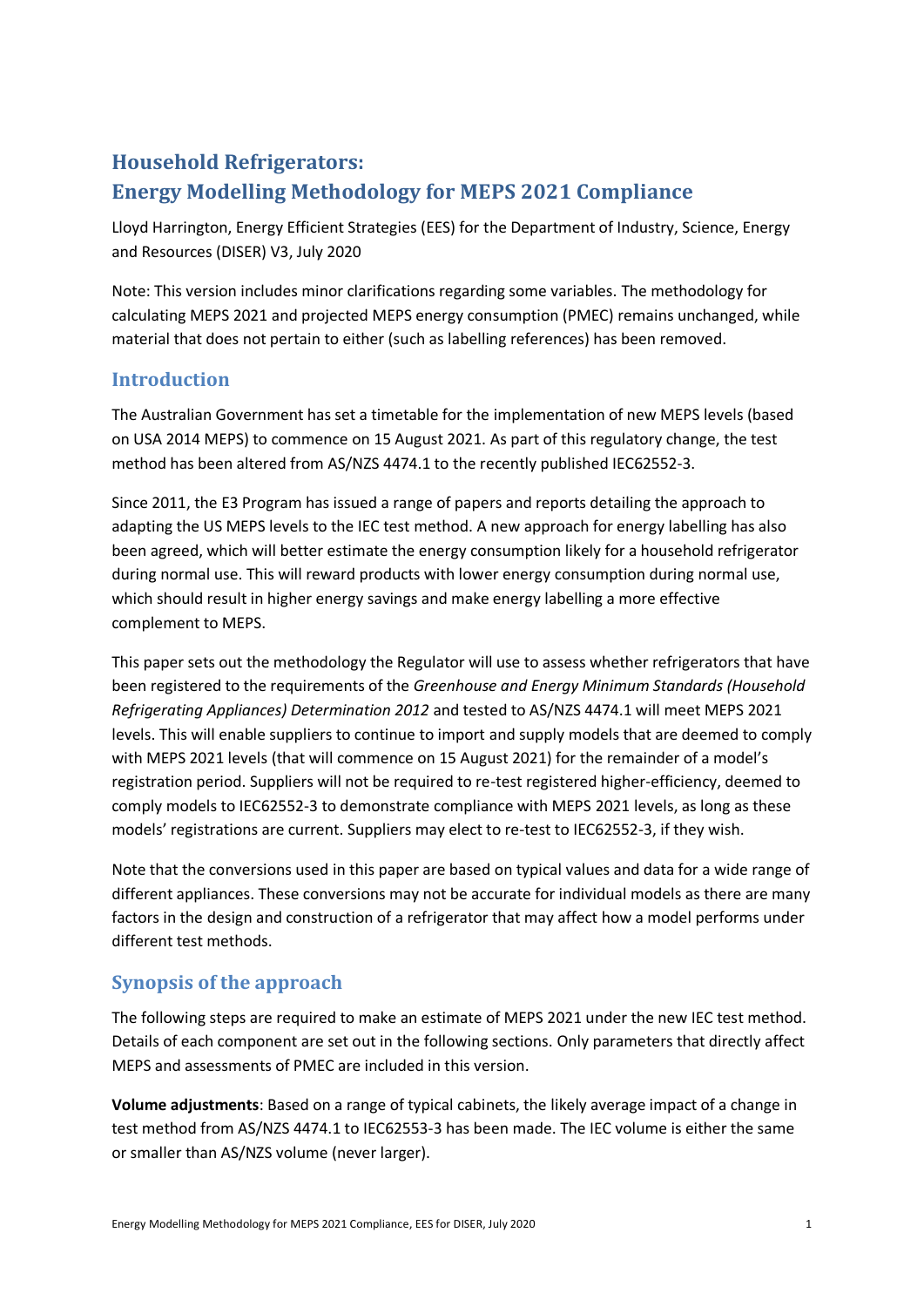**Impact of change in test method**: The overall impact of compartment temperature changes from AS/NZS compartment temperatures to IEC compartment temperatures is estimated on the basis of laboratory test reports for around 1,000 appliances using data on the expected energy impact per K of compartment temperature change.

**Ambient controlled anti-condensation heaters**: Where present, the expected annual energy for the AS/NZS humidity map is included in the registration.

**Defrost and recovery energy (***Edf*): A typical average value for incremental energy for defrost and recovery based on product size and a typical defrost interval is estimated based on typical product parameters. This is only applied to products with an active defrost system (Groups 5T, 5B, 5S and 7).

**Steady state power at 32°C**: The energy associated with ambient controlled anti-condensation heaters and defrosting is subtracted from the corrected energy under IEC compartment temperatures to estimate the steady state power at 32°C.

**Estimate of PMEC**: Steady state power at 32°C plus the likely defrost energy at a defrost interval of 60 hours is added (assumed for variable defrost), plus any ambient controlled anti-condensation heater energy adjusted down for the lower US humidity levels.

**Daily energy consumption**: Daily energy consumption is estimated from the steady state power plus the likely defrost energy based on an expected defrost interval at each temperature as calculated from IEC62552-3.

More detail on each of these steps is included below. It should be noted that all of these factors are based on typical values based on a wide range of data. These conversions may not be accurate for individual models as there are many factors in the design and construction that can affect how a model responds to different test conditions and methods.

## **Volume conversion**

## **Overview**

The data for each model was organised to provide the total volume by compartment type. A total of eight different compartment types under AS/NZS are listed in the registration database as follows:

- Fresh Food;
- Freezer;
- Chill:
- Short term frozen food;
- Ice Making;
- Cellar;
- Special;
- Special (unfrozen).

Applicants can enter the compartments in any order and data on the compartment type and volume is stored as a single compound field for all compartments. Only a small proportion of products had special compartments (around 5%). Special compartments do not exist in IEC, so these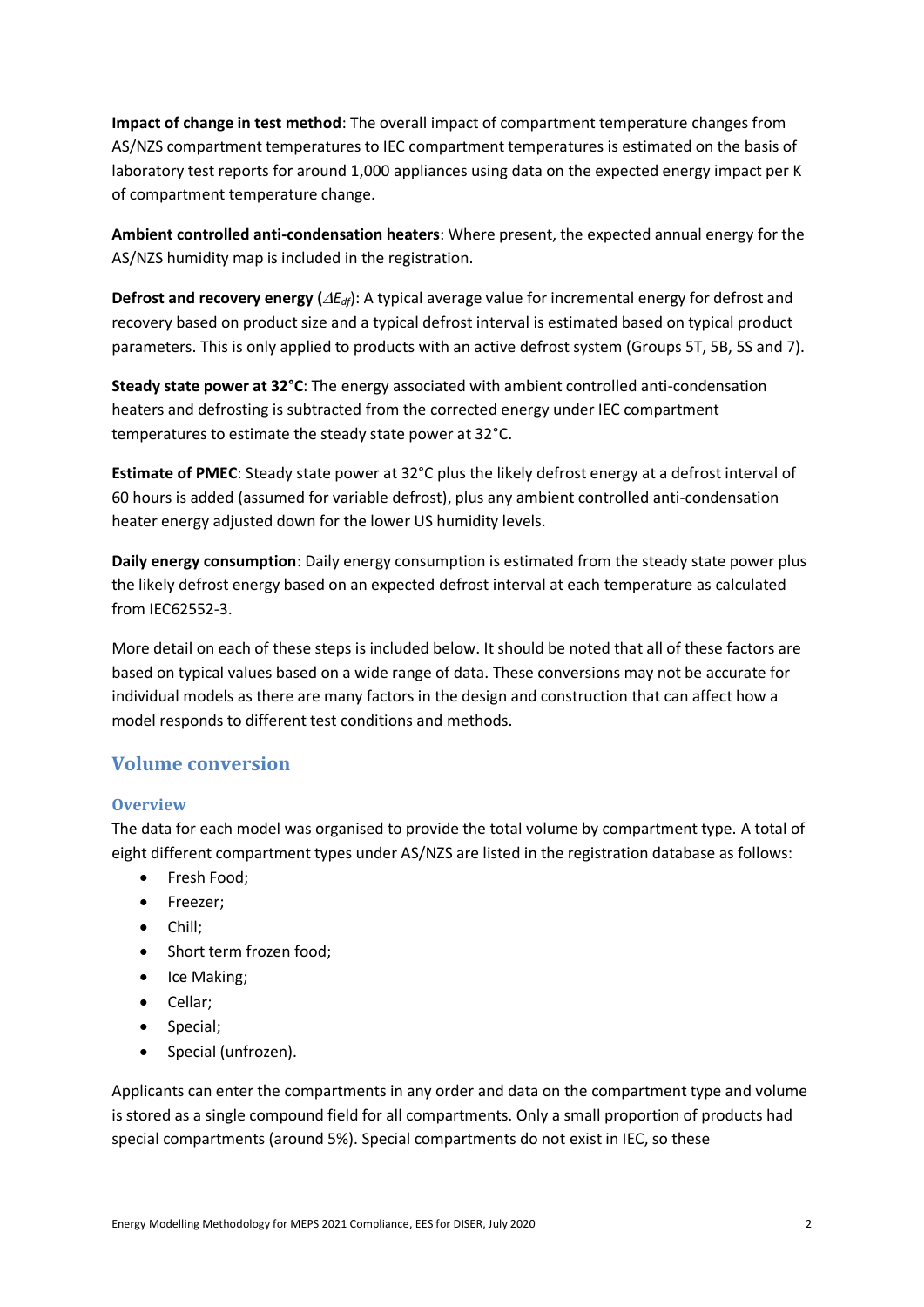compartments were re-allocated to the most similar compartment type under IEC based on the claimed temperature of operation.

The registration database includes data on the number of doors on each appliance, but this field appears to not be mandatory, as just under half the registration records include data on the number of doors. This omission is of low importance as the MEPS proposal no longer contains any door allowances. Additional doors are model common on Group 5B models (many of these are French door products with just 2 compartments).

As noted above, the IEC test method will generally result in a slightly lower volume for the same model, due to a simplified approach for measurement (so called "what you see is what you get"). Based on data from several manufacturers for 100s of models, the typical impact of the IEC method on the measured compartment volume by compartment type and by Group is set out in [Table 1.](#page-2-0) This table is similar to the data included in the labelling algorithm discussion paper (Harrington 2015). Some small adjustments to the original figures have been made based on the latest data available.

| Group | <b>Fresh Food</b><br><b>Volume Impact</b> | Freezer<br><b>Volume Impact</b> |  |
|-------|-------------------------------------------|---------------------------------|--|
| 1     | $-7%$                                     | N/A                             |  |
| 2     | $-10%$                                    | N/A                             |  |
| 3     | $-10%$                                    | N/A                             |  |
| 4     | $-5%$                                     | 0%                              |  |
| 5T    | $-3\%$                                    | $-15%$                          |  |
| 5Β    | $-5%$                                     | $-13%$                          |  |
| 5S    | $-6\%$                                    | $-13%$                          |  |
| 6C    | N/A                                       | 0%                              |  |
| 6U    | N/A                                       | $-5%$                           |  |
| 7     | N/A                                       | $-9\%$                          |  |

<span id="page-2-0"></span>**Table 1: Estimated typical impact on measured volume by compartment type and Group**

Note: Figures are a typical reduction in AS/NZS4474.1 gross volume to get IEC62552-3 volume.

This table provides a quantitative basis for converting the current AS/NZS 4474.1 gross volumes of all registered models to an equivalent volume under IEC62552-3. Note that these values are typical for each Group and the precise impact will depend on the individual product design and configuration. For compartment types other than fresh food and freezer, no adjustment to the volume has been made.

#### **Adjusted and Normalised Volume**

Under the MEPS proposal, the adjusted volume has to be recalculated because different freezer adjustment factors are applied to the new volume measurements determined under the IEC. While the ambient temperature is the same for MEPS as the current AS/NZS4474.1, the internal temperatures are different under IEC62552-3, so the adjustment factors are different for each compartment type. The Freezer Adjustment Factors (FAF) applied to each compartment type are listed below for MEPS (as specified in AS/NZS 4474-2018). These factors are the same as those proposed in 2012. This table is equivalent to Table 4.1 in AS/NZS 4474-2018.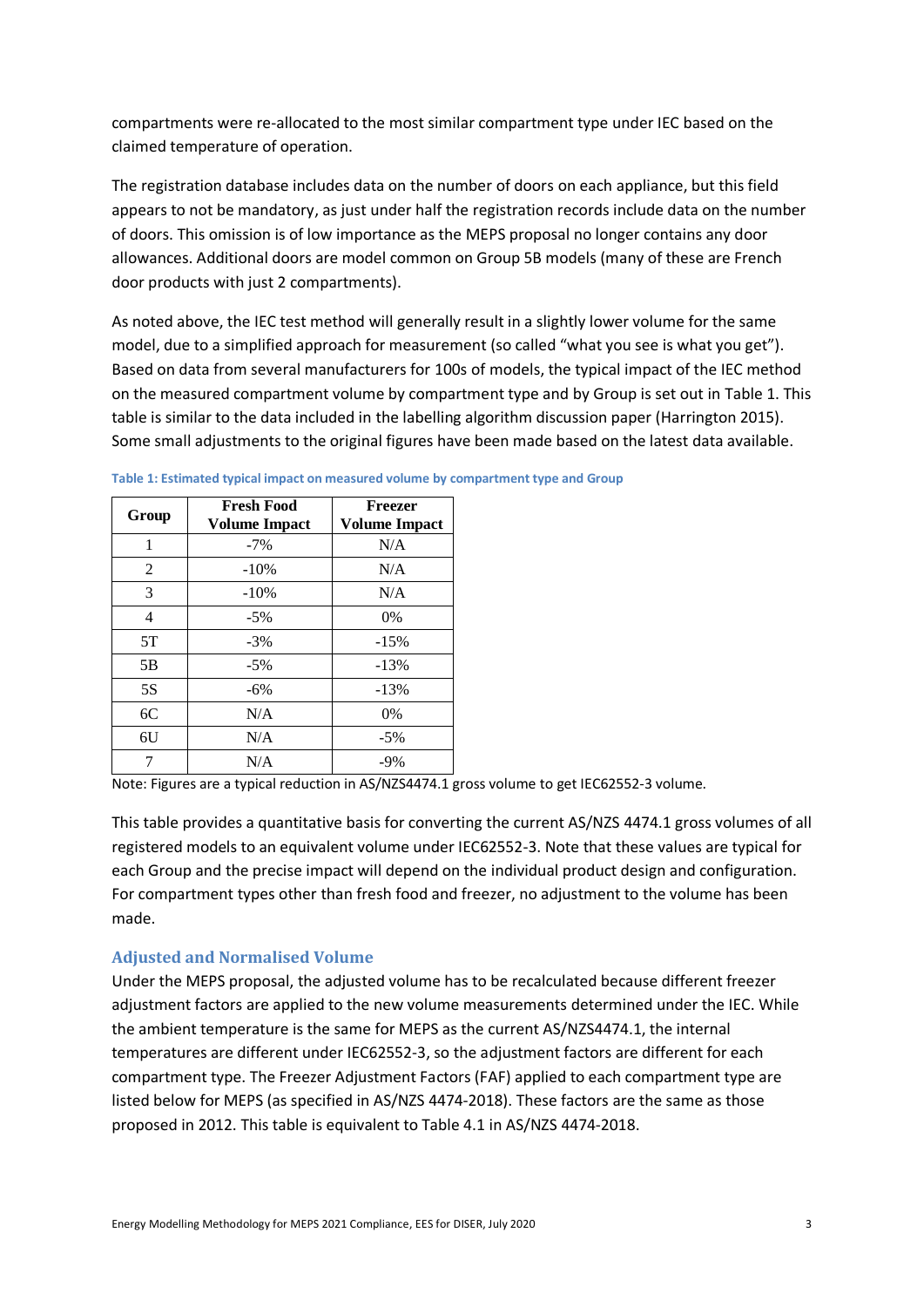| <b>Compartment type</b>    | FAF<br><b>AS/NZS 4474.1</b> | <b>Volume</b><br>Adj. Factor<br>(MEPS)<br>IEC62552-3 |  |
|----------------------------|-----------------------------|------------------------------------------------------|--|
| Fresh food                 | 1.00                        | 1.00                                                 |  |
| Freezer                    | 1.60                        | 1.7857                                               |  |
| Chill                      | 1.1                         | 1.0714                                               |  |
| Ice-making $(1)$           | 1.2                         | 1.3571                                               |  |
| Short term frozen food (2) | 1.4                         | 1.5714                                               |  |
| Cellar                     | 0.69                        | 0.7143                                               |  |

Notes: (1) Assumed to be one-star frozen under IEC62552-3. (2) Assumed to be two-star frozen under IEC62552-3.

The increased volume adjustment factor for MEPS under the IEC test method for freezers is due to a warmer fresh food temperature (+4°C) and a colder freezer temperature (-18°C), even though the ambient temperature is the same. It is assumed that short term frozen food compartments will operate as two-star under IEC62552-3, while ice-making compartments will operate as one-star. Some products may not be able to meet the colder temperature requirements and so may need to operate at the next warmest compartment type (one-star and zero-star respectively). This just means that the volume credit for those compartments will be slightly smaller when undertaking adjusted volume calculations. This will depend on the product capability. The overall impact will be small because these compartments are generally quite small and the smaller volume will result in a lower MEPS energy (which will to some extent track the expected reduction in energy from warmer temperature of operation of these compartments).

Under IEC62552-3 there are no special compartments, so all compartments have to be classified as the next warmest compartment type (see Table 1 of IEC62552-3). The registration system has recorded information about special compartments since 2011, so where this data was available, the correct adjustment factor was allocated for the equivalent compartment type under IEC62552-3. Where the operating temperature of a special compartment was not known, a default value for chillers was applied as these are the most common type and represent the median compartment temperature. Once the volume impact correction from the previous section has been applied, it is then possible to calculate the adjusted volume for MEPS under the IEC62552-3 test method.

More technical details on the calculations, approach and equations are included in the energy labelling algorithm discussion paper (Harrington 2015).

## **Energy Impact of the IEC test method**

#### **Overview**

There are a range of impacts resulting from the change of test method from AS/NZS 4474.1 to IEC62553-3. The new IEC test method measures the main components that can be assembled into a local, relevant energy consumption value. AS/NZS 4474-2018 and the Determination then specify how these pieces are added together. Many elements of the IEC test method are similar to AS/NZS 4474.1-2007, but there are a few key differences that will impact on the measured energy consumption and related parameters as set out below: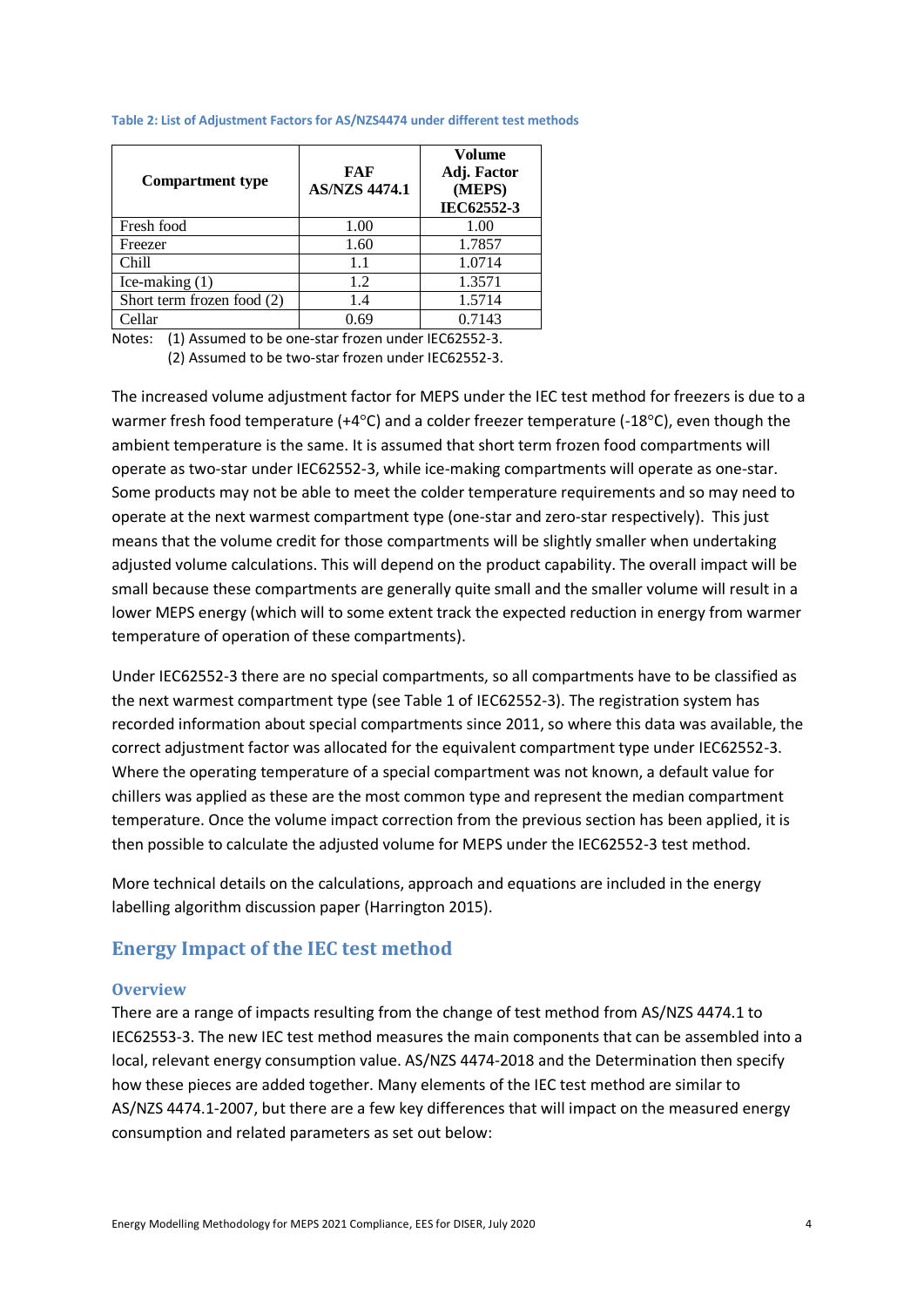- Different internal temperatures for energy the most important change is a colder temperature in freezers (-18°C vs -15°C), and a slightly warmer fresh food compartment (+4°C vs +3°C). This could increase energy at an ambient temperature of 32°C of separate freezers by around 10% to 15% and refrigerator-freezers by around 8% to 10%. Group 1 should see a slightly decreased energy consumption (-4%), so the impacts are not uniform by Group;
- Detailed data on the likely energy impact per K of compartment temperature change is set out in detail in Harrington and Brown (2012).
- Inclusion of energy measurements at an ambient temperature of 32°C;
- Ice storage bins for automatic icemakers now need to be left in place this should not have any significant impact on energy.

In order to undertake an impact analysis of the proposed regulation (MEPS 2021), it is necessary to estimate the impact of the IEC test method change on each model. The method for doing this is set out below.

## **Energy consumption under IEC62552-3**

IEC62552-3 specifies the separate measurement and reporting of energy related components. The main ones are:

- Steady state power at  $32^{\circ}$ C;
- Defrost and recovery energy and temperature impact at  $32^{\circ}$ C;
- Defrost interval at 32°C;
- Energy consumption of ambient controlled anti-condensation heaters (where present).

All of these values are required to estimate the PMEC. None of these values measured under IEC62552-3 conditions are currently available from the existing registration system, except for the energy consumption of ambient controlled anti-condensation heaters under the AS/NZS humidity map. So it is necessary to use available data and knowledge in order to estimate each of these energy components from the existing values. It may be possible to extract some of these parameters from raw test report data, but this is not generally available and would be very time consuming to process.

In this section, data from a wide range of sources has been used to estimate the energy impacts of the change in test method on existing models in the market. Factors that are used to adjust energy are based on average or typical values, based on the available laboratory data. Individual models may respond differently to the change in measurement conditions, so this needs to be considered in the context of an overall impact. As the adjustments are applied at a model level and for most cases, the expected range of adjustments is usually fairly narrow, the resulting energy estimates for PMEC under IEC conditions are considered good (but not exact), at a model level. The estimates of PAEC for energy labelling under IEC conditions will be less certain as larger adjustments are applied and several new variables have to be estimated.

## **Overall energy impact of compartment temperature changes**

A detailed analysis of test reports for around 1,000 models allowed information on the energy impact of changes in compartment temperature to be compiled. For single compartment products (or those that are effectively single compartment or single control such as Groups 1, 2, 3, 6C, 6U and 7), it was possible to estimate the energy impact of compartment changes from the linear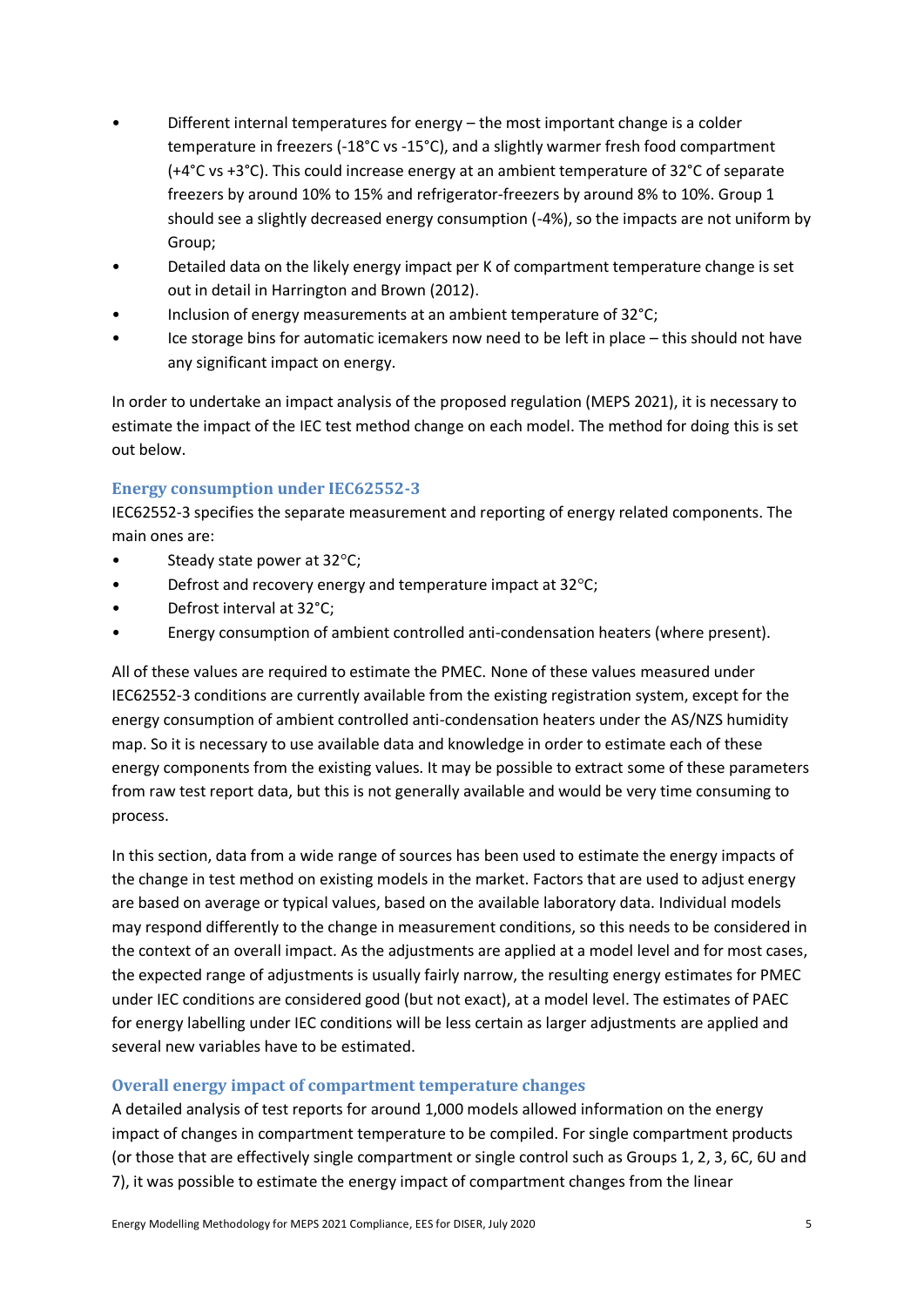interpolation data. For products with 2 temperature controls where triangulation was undertaken, it was possible to obtain an independent estimate the energy impact of temperature changes in each compartment. A range of checks were undertaken to exclude cases that did not provide robust data. See Harrington and Brown (2012) for more details. For typical configurations of each group, these factors can be used to make an overall estimate of the energy impact of compartment temperature changes alone as set out in [Table 3.](#page-5-0)

| Group          | <b>Energy</b><br>change<br>per<br>fresh<br>food K | <b>Energy</b><br>change<br>per<br>freezer<br>K | Fresh<br>food<br>change<br><b>AS/NZS</b><br>$=\gt;$ IEC | Freezer<br>change<br><b>AS/NZS</b><br>$\Rightarrow$ IEC | <b>Overall</b><br>energy<br>adjust<br>$F_{adj}$ |
|----------------|---------------------------------------------------|------------------------------------------------|---------------------------------------------------------|---------------------------------------------------------|-------------------------------------------------|
| 1              | $-5.0\%$                                          | $0.0\%$                                        | 1.0                                                     | 0.0                                                     | 0.950                                           |
| $\overline{2}$ | $-6.5\%$                                          | $-0.5\%$                                       | 1.0                                                     | $-4.0$                                                  | 0.955                                           |
| 3              | $-6.2\%$                                          | $-1.0\%$                                       | 1.0                                                     | $-3.0$                                                  | 0.968                                           |
| $\overline{4}$ | $-4.4\%$                                          | $0.0\%$                                        | 1.0                                                     | $-3.0$                                                  | 0.956                                           |
| 5T             | $-1.7\%$                                          | $-3.0\%$                                       | 1.0                                                     | $-3.0$                                                  | 1.073                                           |
| 5B             | $-2.4%$                                           | $-2.7\%$                                       | 1.0                                                     | $-3.0$                                                  | 1.057                                           |
| 5S             | $-1.5%$                                           | $-2.8%$                                        | 1.0                                                     | $-3.0$                                                  | 1.069                                           |
| 6C             | $0.0\%$                                           | $-4.0\%$                                       | 0.0                                                     | $-3.0$                                                  | 1.120                                           |
| 6U             | $0.0\%$                                           | $-4.3\%$                                       | 0.0                                                     | $-3.0$                                                  | 1.129                                           |
| 7              | 0.0%                                              | $-4.0%$                                        | 0.0                                                     | $-3.0$                                                  | 1.1209                                          |

<span id="page-5-0"></span>**Table 3: Energy adjustment at 32°C from AS/NZS to IEC for compartment temperature changes**

Source: Table 3 in *Paper 3: MEPS3 in Australia and NZ – Preliminary Impact Assessment of New MEPS Levels* (Harrington & Brown 2012).

These factors have been applied to individual models in order to estimate their overall energy consumption at an ambient temperature of 32°C with compartments operating at IEC conditions. Note that specific models may have a lower or higher energy impact per K change than the average specified in [Table 3.](#page-5-0)

## **Defrost energy**

When the overall adjustment factors in [Table 3](#page-5-0) are applied to the current AS/NZS CEC (label) energy value, this typically includes one defrost per 24 hours (maximum defrost interval currently permitted under AS/NZS). No data on defrost and recovery energy is available in the current energy labelling system, so it was necessary to estimate a typical value.

Based on the analysis of around 200 frost free refrigerating appliances operating in homes in Australia, an estimate of the typical defrost and recovery energy was developed as a function of appliance size. Note that this factor is only applied to products with an active defrost system (frost free), specifically Groups 5T, 5B, 5S and 7. For other Groups (1, 2, 3, 4, 6U, 6C), *Edf* is assumed to be zero. The overall relationship established was:

 $\Delta E_{df}$  = 63.8 + 0.084  $\times$   $V_{tot}$ 

Where:

*AE<sub>df</sub>* is the estimated incremental defrost and recovery energy in Wh/defrost

*Vtot* is the gross total volume measured in accordance with AS/NZS 4474.1 in litres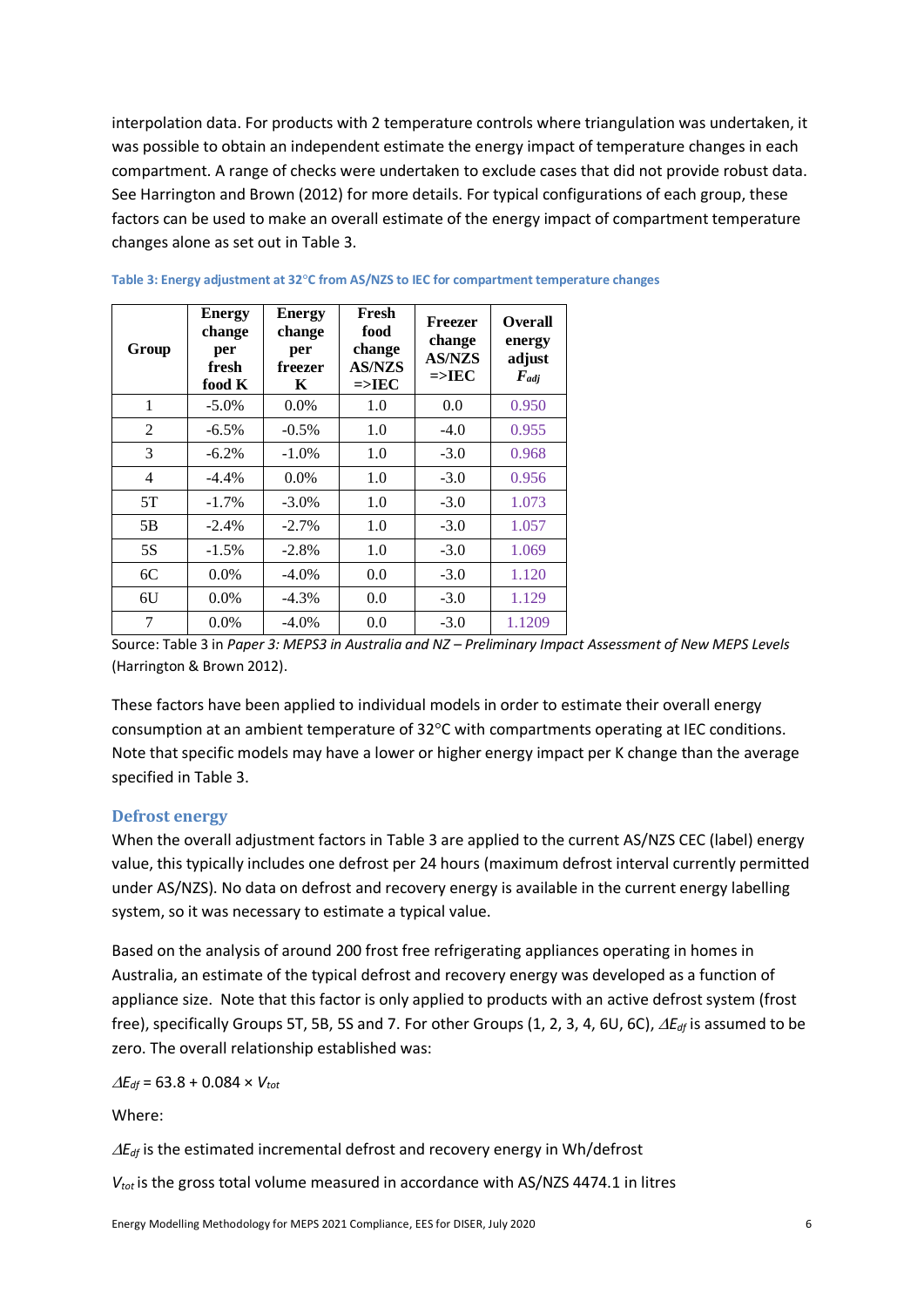Note that the values in this equation have been scaled down to give an estimate of  $\Delta E_d$  under laboratory conditions and it is based on the volume measurements under AS/NZS 4474.1. Slightly different functions were established for variable and run-time defrost controllers. As the type of controller is not recorded in the current registration, a composite function based on a weighted average share of controller type has been used. It is assumed that most new products use variable controllers. The overall incremental energy for defrosting for variable and run-time controllers is generally fairly similar, with variable controllers on average being about 5% lower. For variable controllers, the energy per defrost is higher but the overall energy is slightly lower due to the longer defrost intervals on average. Details of laboratory and field defrost attributes are set out in Harrington, Aye and Fuller (2018a).

Under laboratory test conditions, variable controllers will almost always defrost at intervals longer than 24 hours. Under the IEC test method, the calculated defrost interval at 32°C based on the declared maximum and minimum defrost intervals is typically around 20 hours. This gives a nominal defrost interval of 40 hours at an ambient temperature of 16°C. For MEPS calculations, the defrost interval is assumed to be 60 hours to align with US requirements.

Earlier designs for Group 1 products used an off cycle heater to automatically defrost the evaporator plate (cyclic defrost). These designs are now rare in new products – most use remote evaporators with active defrost cycles. The incremental defrost and recovery energy for these systems is usually very small, so this is assumed to be zero when estimating whether the product meets deemed to comply MEPS requirements.

For all Groups with a defrost cycle (5T, 5B, 5S, 7), the defrost energy has been scaled up by a factor of 1.9 as per AS/NZS 4474-2018 on the assumption that most will be variable defrost systems (this many not be strictly true for Group 7 products, but is certainly true for Groups 5T, 5B and 5S).

For the purposes of energy consumption estimates, any temperature change during defrost has been ignored as there is no available data at a model level. However, laboratory data shows that in most cases these impacts are small.

## **Steady state power at 32°C**

The estimated steady state power at 32°C is calculated by removing the estimated defrost energy and any energy from ambient controlled anti-condensation heaters and then applied the overall compartment temperature adjustment as follows:

$$
P_{SS-32C} = \left[ \frac{CEC}{8.76} - P_{ACAH} - \frac{\Delta E_{df}}{t_{df}} \right] \times F_{adj}
$$

Where:

P<sub>SS-32C</sub> is in W

*CECadj* is the CEC under AS/NZS 4474.1 in kWh/year

*PACAH* is the average power of any ambient controlled anti-condensation heater to the AS/NZS humidity map as recorded in the product registration in W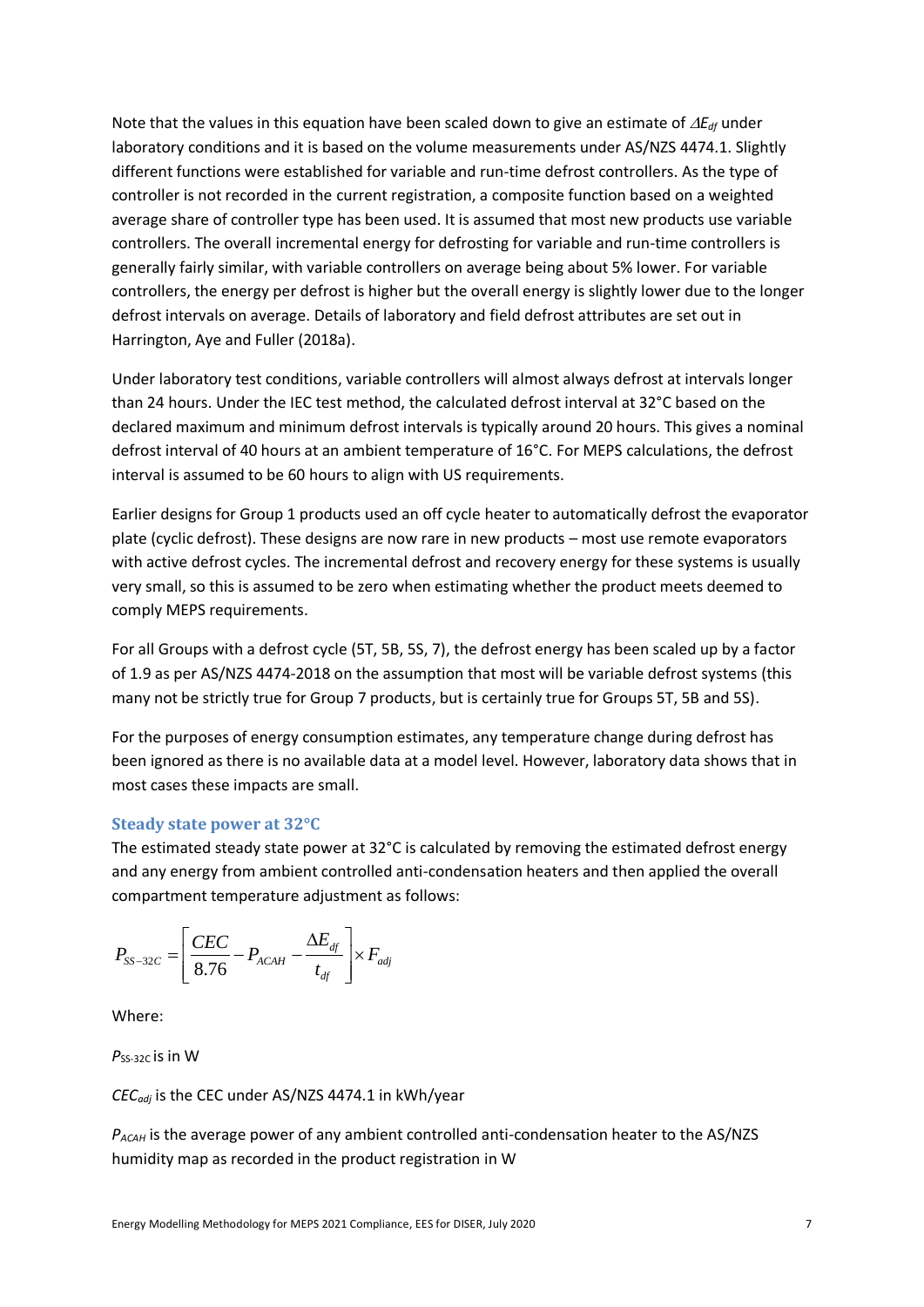*AE<sub>df</sub>* is the estimated incremental defrost and recovery energy estimated from the product size in Wh/defrost

*t<sub>df</sub>* is the defrost interval (assumed to be 24 hours under AS/NZS 4474.1) for variable controllers in h

*Fadj* is the overall energy adjustment factor in [Table 3.](#page-5-0)

### **Estimate of MEPS PMEC**

The estimate of the energy for MEPS (PMEC in AS/NZS 4474-2018) is given as the daily energy at a temperature of 32°C for an assumed defrost interval of 60 hours for variable defrost controllers plus any energy from ambient controlled anti-condensation heaters according to the US humidity map. As no data is readily available for the average power under the US humidity map for each model, a value of 0.75 the AS/NZS average power for ambient controlled anti-condensation heaters under the US humidity map is assumed.

#### **Estimate of the MEPS cut-off level**

The MEPS cut-off level for the appliance is calculated from the IEC volume estimates, the adjusted volume factors (Table 4.1) and the MEPS factors (Table 4.2) in AS/NZS4474-2018. An allowance of 52 kWh/year is given where the appliance as registered has an allowance for a through the door icemaker. As no data is recorded in the registration system on whether the appliance is built-in or not, it is assumed that all appliances are not built-in. As no data is recorded in the registration system on whether the appliance has a small (compact) footprint or not, it is assumed that all appliances are a standard configuration (not compact).

### **Daily energy consumption**

Daily energy consumption for energy labelling at 32°C is estimated from IEC62552-3 Equation (2). The estimated incremental defrost and recovery energy  $\Delta E_{df}$  is based on the volume of the appliance (as calculated previously) but scaled according to the in-use factors as set out in AS/NZS 4474-2018 Section 2.2 assuming that most new products use variable controllers.